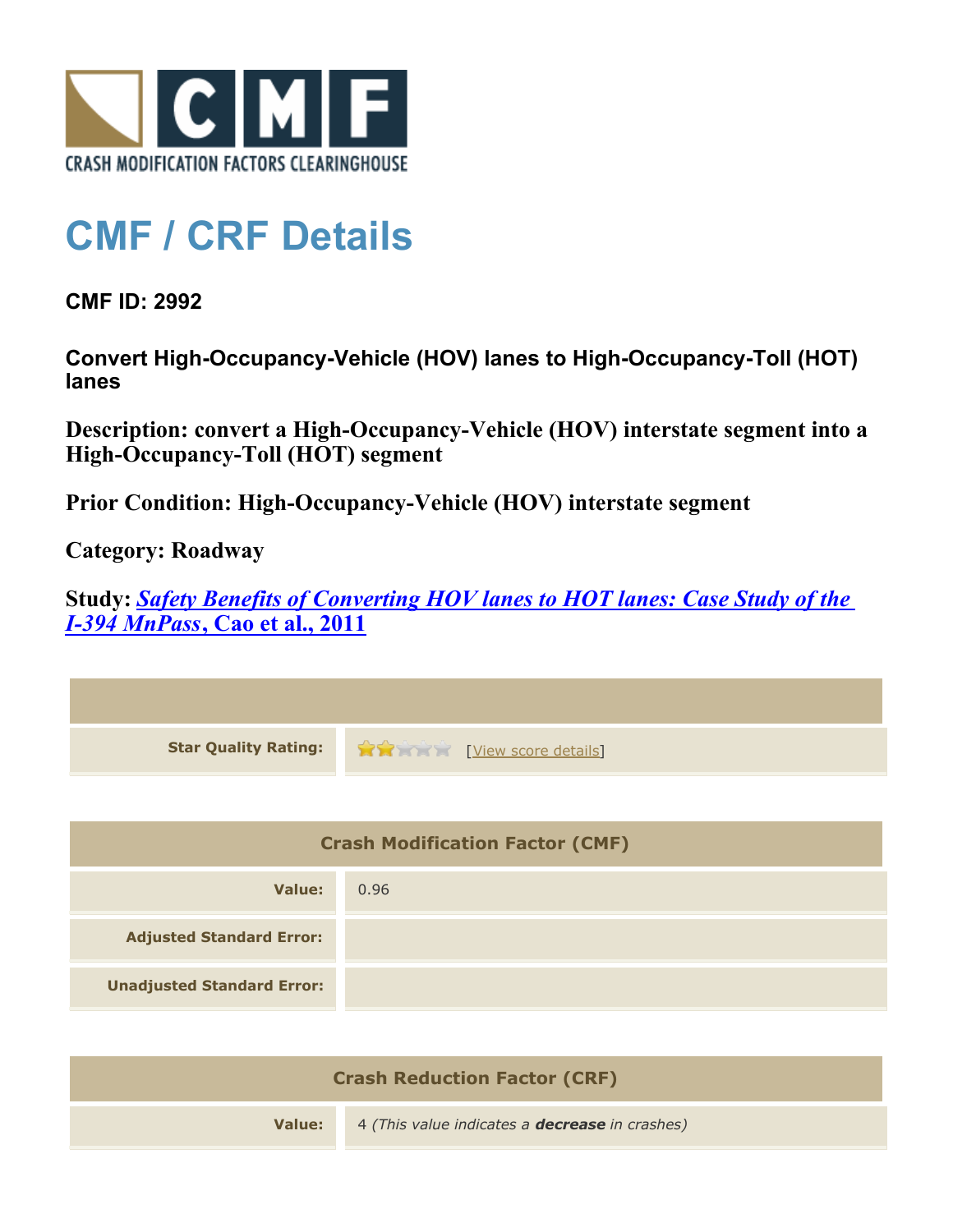**Adjusted Standard Error:**

**Unadjusted Standard Error:**

| <b>Applicability</b>                    |                               |
|-----------------------------------------|-------------------------------|
| <b>Crash Type:</b>                      | All                           |
| <b>Crash Severity:</b>                  | C (possible injury)           |
| <b>Roadway Types:</b>                   | Principal Arterial Interstate |
| <b>Number of Lanes:</b>                 |                               |
| <b>Road Division Type:</b>              | Divided by Median             |
| <b>Speed Limit:</b>                     |                               |
| <b>Area Type:</b>                       | Urban                         |
| <b>Traffic Volume:</b>                  |                               |
| <b>Time of Day:</b>                     | All                           |
| If countermeasure is intersection-based |                               |
| <b>Intersection Type:</b>               |                               |
| <b>Intersection Geometry:</b>           |                               |
| <b>Traffic Control:</b>                 |                               |
| <b>Major Road Traffic Volume:</b>       |                               |

**Minor Road Traffic Volume:**

| <b>Development Details</b>      |                      |  |
|---------------------------------|----------------------|--|
| <b>Date Range of Data Used:</b> | 1998 to 2008         |  |
| <b>Municipality:</b>            | Minneapolis-St. Paul |  |